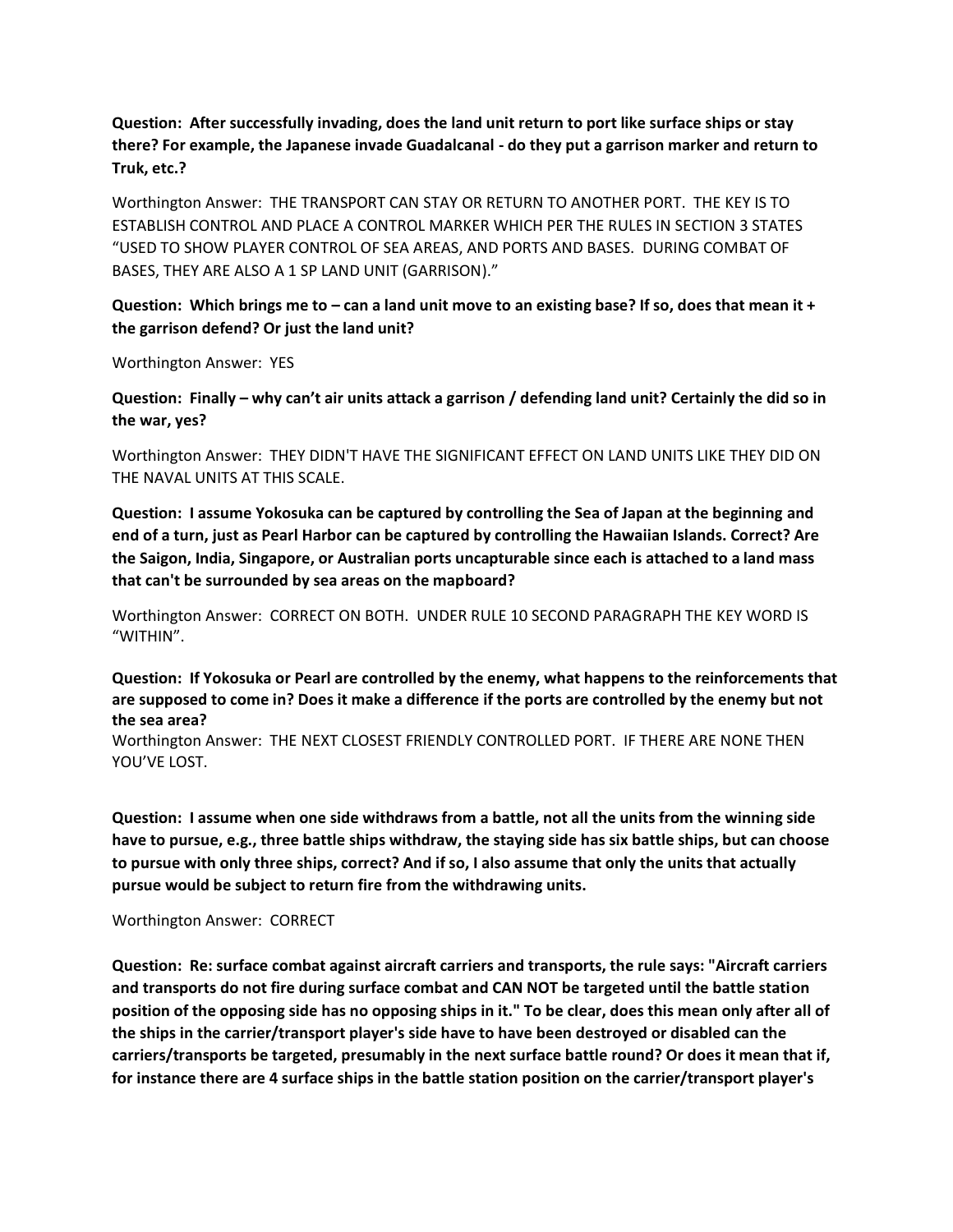## **side, but the opposing player has more than 4 surface ships on his side, he can attack the carriers/transports?**

Worthington Answer: AIRCRAFT CARRIERS AND TRANSPORTS CAN NOT BE TARGETED UNTIL THE BATTLE STATION POSITION OF THE OPPOSING SIDE HAS NO OPPOSING SHIPS IN IT.

## **Question: Are all units in a battle exposed before the Air/Surface combat preferences are made? Are they exposed before submarines declare their targets?**

Worthington Answers: ALL UNITS EXCEPT AIRCRAFT CARRIERS AND TRANSPORTS ARE PLACED IN THE BATTLE STATION SECTION OF THE BATTLE BOARD. CARRIERS AND TRANSPORTS ARE PLACED IN THEIR BOX. ALL TASK FORCE BLOCKS ARE PLACED IN APPROPRIATE SECTIONS. THEN YOU PROCEED TO 1 ROUND OF SUBMARINE COMBAT AND THEN YOU DETERMINE AIR OR SURFACE.

ALL UNITS ARE EXPOSED ON THE BATTLEBOARD BEFORE ANY COMBAT TAKES PLACE.

## **Question: Can Land combat disable a unit? NO. If so can the garrison be disabled as well as the Marines?**

Worthington Answer: NO PER RULES IN SECTION 8 UNDER LAND COMBAT STATES "ONCE LAND COMBAT BEGINS, REPEATED ROUNDS OCCUR UNTIL ONE SIDE IS ELIMINATED.

# **Question: Invasion of base. What happens to the air unit operating from the base? Disabled, destroyed, continue operations in area?**

Worthington Answer: NO AFFECT. PER THE RULES IN SECTION 3 UNDER LAND BASED AIR IT STATES "THEY ARE KEPT OFF BOARD AND PLACED DURING MOVEMENT IN AREAS WHERE ALLOWED. PORT AND BASE CONTROL AFFECT WHERE THEY CAN BE PLACED." AIR UNITS NEVER "LAND" ON A BASE THEY ONLY CAN OPERATE FROM A BASE. AT THE END OF THE TURN AIR UNITS RETURNS OFF BOARD AND IF THEY LOSE THE LAND BASE THEN NEXT TURN THEY COULD NOT USE THE LAND BASE TO OPERATE IN ADJACENT SEA AREAS.

### **Question: When the marine unit destroys the garrison does it land?**

Worthington Answer: YES TO ESTABLISH POSSIBLE CONTROL.

### **Question: Can a marine unit continue to attack other bases in the area?**

Worthington Answer: NO.

### **Question: If it lands does it return with the other ship to port or stay on the base conquered?**

Worthington Answer: THE TRANSPORT CAN STAY OR RETURN TO ANOTHER PORT. THE KEY IS TO ESTABLISH CONTROL AND PLACE A CONTROL MARKER WHICH PER THE RULES IN SECTION 3 STATES "USED TO SHOW PLAYER CONTROL OF SEA AREAS, AND PORTS AND BASES. DURING COMBAT OF BASES, THEY ARE ALSO A 1 SP LAND UNIT (GARRISON)."

## **Question: If a base is conquered, but, the area is not held, does the base revert to the original owner at the end of the turn?**